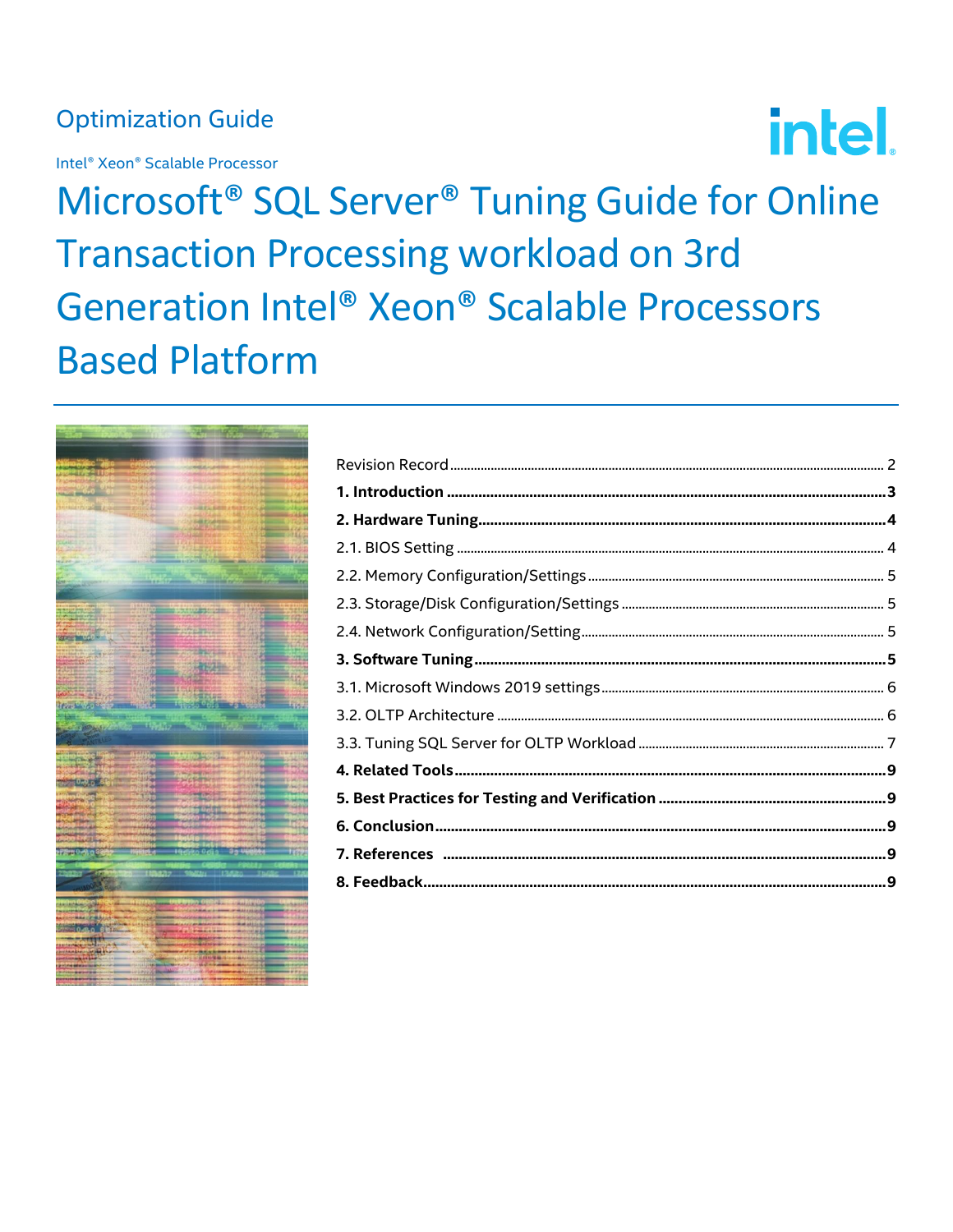## Revision Record

<span id="page-1-0"></span>

| Date       | Rev.             | <b>Description</b>     |
|------------|------------------|------------------------|
| 08/15/2021 | 1.0 <sub>1</sub> | Initial public release |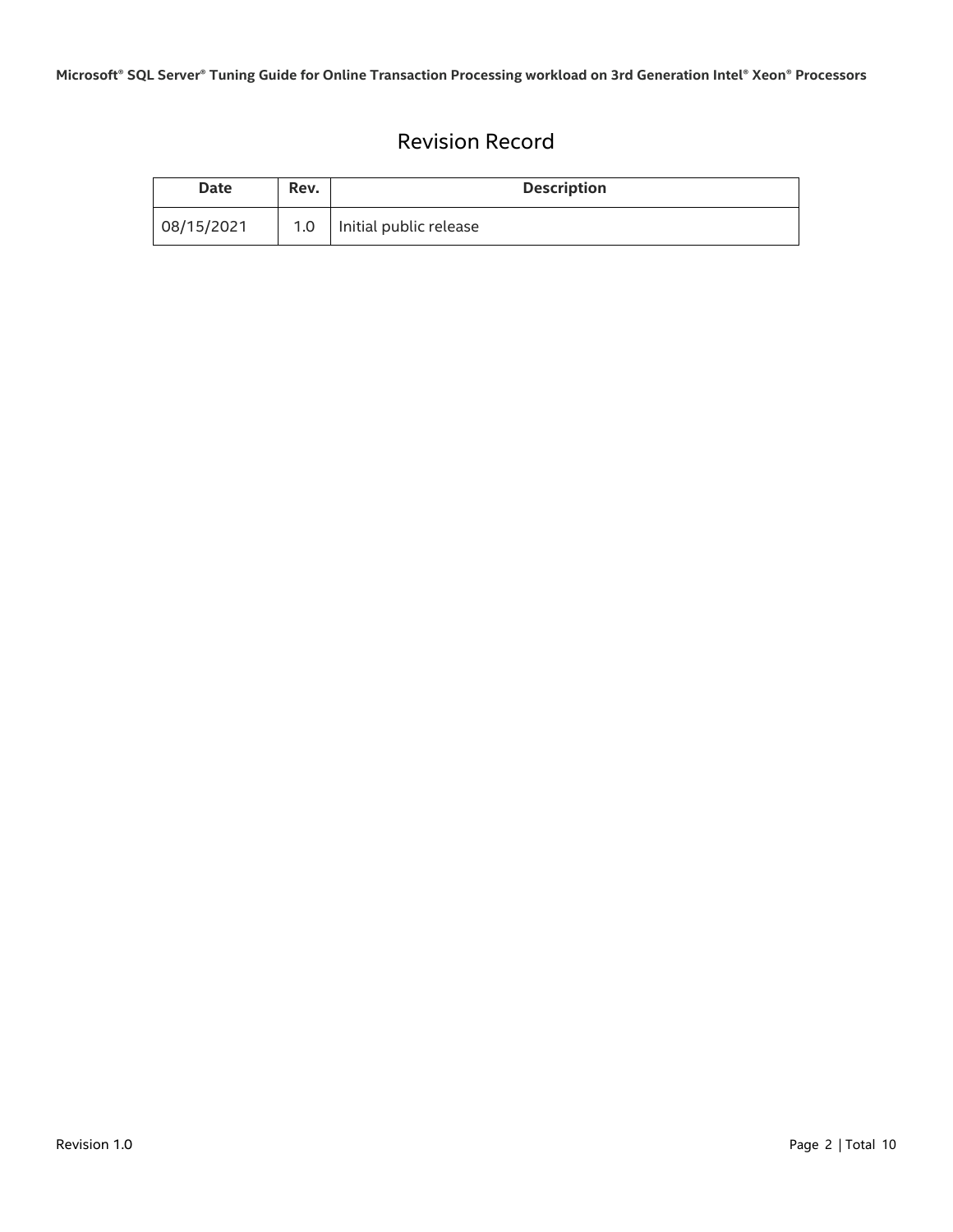## <span id="page-2-0"></span>1. Introduction

This guide is targeted towards users who are already familiar with Microsoft\* SQL Server\* and provides pointers and system settings for hardware and software that will provide the best performance for most situations. However, please note that we rely on the users to carefully consider these settings for their specific scenarios, since Microsoft SQL Server can be deployed in multiple ways and this is a reference to one such use-case.

Microsoft SQL Server is a relational database management system developed by Microsoft. SQL Server is offered in many different editions, but this guide will focus on the SQL Server Enterprise edition. SQL Server's database architecture is based on a Client-Server architecture model. This tuning guide will focus on Online Transaction Processing (OLTP) workloads (TPCE like) while using SQL Server for Microsoft Windows\*.

3rd Gen Intel® Xeon® Scalable processors deliver industry-leading, workload-optimized platforms with built-in AI acceleration, providing a seamless performance foundation to help speed data's transformative impact, from the multicloud to the intelligent edge and back. Improvements of particular interest to this workload applications are:

- Enhanced Performance
- More Intel® Ultra Path Interconnect
- Increased DDR4 Memory Speed & Capacity

| <b>Server Configuration</b> | Hardware<br>Software | Server Platform<br>Name/Brand/Model | Intel Wilson City Reference Platform                                                                                                                                                     |  |
|-----------------------------|----------------------|-------------------------------------|------------------------------------------------------------------------------------------------------------------------------------------------------------------------------------------|--|
|                             |                      | <b>CPU</b>                          | Intel® Xeon® PLATINUM 8358 CPU @ 2.60GHz                                                                                                                                                 |  |
|                             |                      | <b>BIOS</b>                         | Intel Corporation WLYDCRB1.SYS.0020.P95.2104010233                                                                                                                                       |  |
|                             |                      | Memory                              | 32*64 GB DDR4, 3200 MT/s                                                                                                                                                                 |  |
|                             |                      | <b>IO Controllers</b>               | 4x RS3SC008 Intel ® Raid                                                                                                                                                                 |  |
|                             |                      | <b>Disks</b>                        | 1x Intel 1.92TB SSD OS Drive<br>68x Intel SSD DC-S3700 (800GB) DB<br>5x Intel SSD DC-S3700(800GB) Temp DB<br>7x Intel SSD DC S4600 (1.92TB) Backups<br>4x Intel SSD DC-S3700 (800GB) Log |  |
|                             |                      | <b>NIC</b>                          | 2x Intel X520-2 10GBASF-T                                                                                                                                                                |  |
|                             |                      | <b>Operating System</b>             | Microsoft Windows Server 2019 Datacenter                                                                                                                                                 |  |
|                             |                      | Kernel                              | 10.0.17763 Build 17763.1637                                                                                                                                                              |  |
|                             |                      | Workload                            | Microsoft SQL Server 2019 RTM Cumulative Update 11                                                                                                                                       |  |
|                             |                      | Workload Kit                        | TPCE Kit 1041                                                                                                                                                                            |  |
|                             |                      | Benchcraft                          | 2.5.6                                                                                                                                                                                    |  |

#### **Tested hardware and software environment for this tuning guide:**

*Note: The configuration described in this article is based on 3 rd Generation Intel Xeon processor hardware. Server platform, memory, hard drives, network interface cards can be determined according to customer usage requirements.*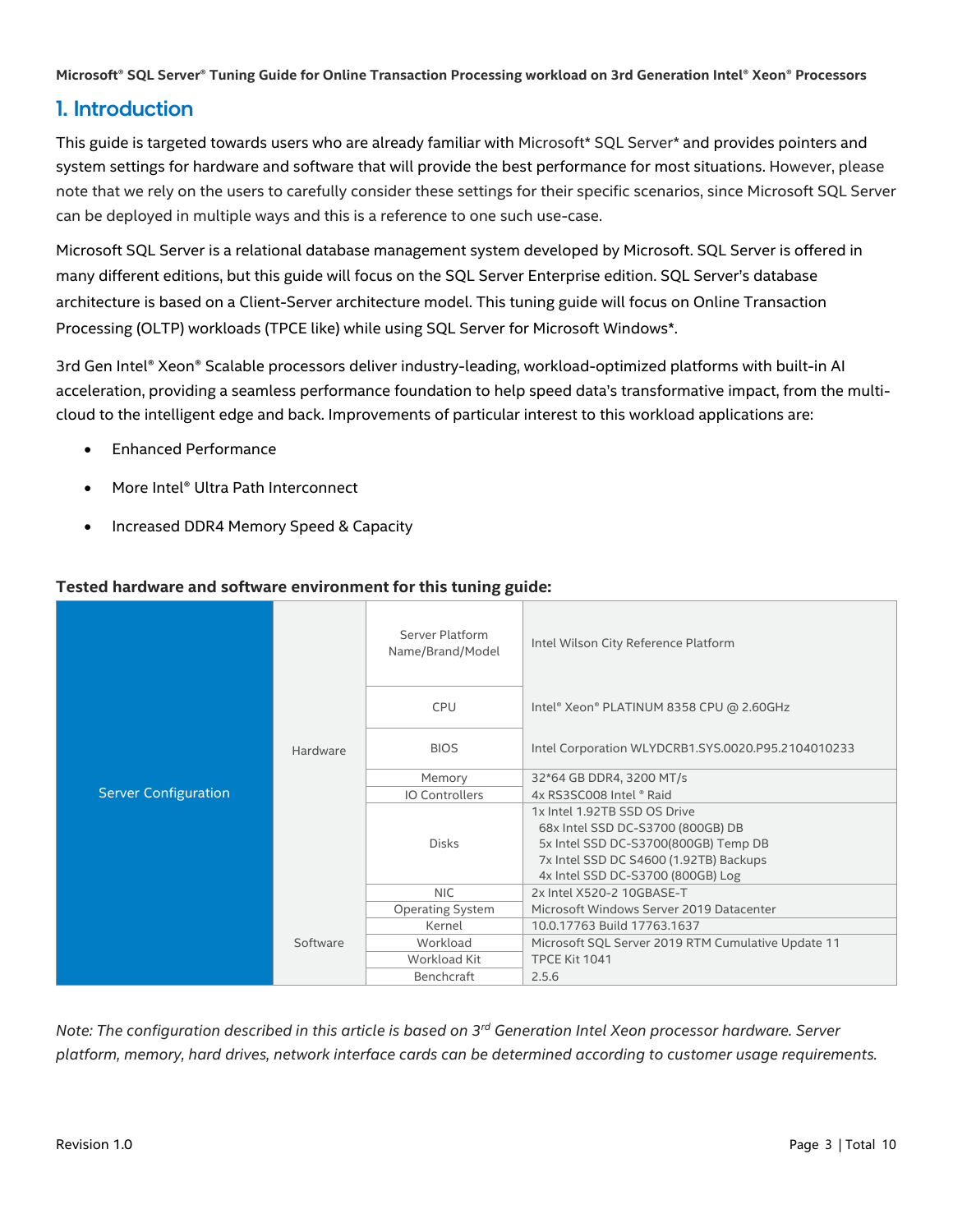## <span id="page-3-0"></span>2. Hardware Tuning

#### <span id="page-3-1"></span>2.1. BIOS Setting

Please note, that all BIOS settings outlined below are based on Intel's Software Development Platforms designed for the 3rd Gen Intel Xeon Scalable processors. Begin by resetting your BIOS to default setting, then follow the suggestion below for changes:

| <b>Configuration Item</b>                                                                                                                            | <b>Recommended Value</b> |
|------------------------------------------------------------------------------------------------------------------------------------------------------|--------------------------|
| EDKII Menu ->Socket Configuration-> Processor Configuration-> Hardware Prefetcher                                                                    | <b>Disabled</b>          |
| EDKII Menu ->Socket Configuration-> Processor Configuration->Adjacent Cache<br><b>Prefetch</b>                                                       | <b>Disabled</b>          |
| EDKII Menu ->Socket Configuration-> Processor Configuration->DCU Streamer<br>Prefetcher                                                              | Enabled                  |
| EDKII Menu ->Socket Configuration-> Processor Configuration-> DCU IP Prefetcher                                                                      | Enable                   |
| EDKII Menu ->Socket Configuration-> Processor Configuration-> LLC Prefetch                                                                           | <b>Disabled</b>          |
| EDKII Menu->Socket Configuration->Advanced Power Management Configuration-<br>>CPU P State Control->Energy Efficient Turbo                           | <b>Disabled</b>          |
| EDKII Menu->Socket Configuration->Advanced Power Management Configuration-<br>>CPU P State Control->Turbo Mode                                       | Enabled                  |
| EDKII Menu->Socket Configuration->UPI Configuration->UPI General Configuration-<br>>Boot performance Mode                                            | Max perf                 |
| EDKII Menu->Socket Configuration->Advanced Power Management Configuration-<br>>Hardware PM State Control->Hardware P State                           | <b>Disabled</b>          |
| EDKII Menu->Socket Configuration->Advanced Power Management Configuration-<br>>CPU - Advanced PM Tuning->Energy Perf BIAS->Power Performance Tuning  | <b>BIOS control EPB</b>  |
| EDKII Menu->Socket Configuration->Advanced Power Management Configuration-<br>>CPU - Advanced PM Tuning->Energy Perf BIAS->ENERGY_PERF_BIAS_CFG_mode | Performance              |
| EDKII Menu->Socket Configuration->Advanced Power Management Configuration-<br>>CPU - Advanced PM Tuning->Energy Perf BIAS->Workload Configuration    | I/O sensitive            |
| EDKII Menu->Socket Configuration->Memory Configuration->Memory RAS<br><b>Configuration-&gt;Patrol Scrub</b>                                          | <b>Disabled</b>          |
| EDKII Menu->Socket Configuration->Advanced Power Management Configuration-<br>>CPU C State Control->Package C State                                  | CO\C1 state              |
| EDKII Menu->Socket Configuration->Advanced Power Management Configuration-<br>>CPU C State Control->Enhanced Halt State (C1E)                        | <b>Disable</b>           |
| EDKII Menu->Socket Configuration->Advanced Power Management Configuration-<br>>CPU C State Control->CPU C6 Report                                    | <b>Disable</b>           |
| EDKII Menu->Socket Configuration->Advanced Power Management Configuration-<br>>CPU C State Control->CPU C1 auto demotion                             | <b>Disable</b>           |
| EDKII Menu->Socket Configuration->Advanced Power Management Configuration-<br>>CPU C State Control->CPU C1 auto undemotion                           | <b>Disable</b>           |
| EDKII Menu->Socket Configuration->Common RefCode Configuration->UMA-Based<br><b>Clustering</b>                                                       | Disable (All2All)        |
| EDKII Menu->Socket Configuration->Uncore Configuration->Uncore General<br><b>Configuration-&gt;SNC (Sub NUMA)</b>                                    | Enable SNC2 (2-clusters) |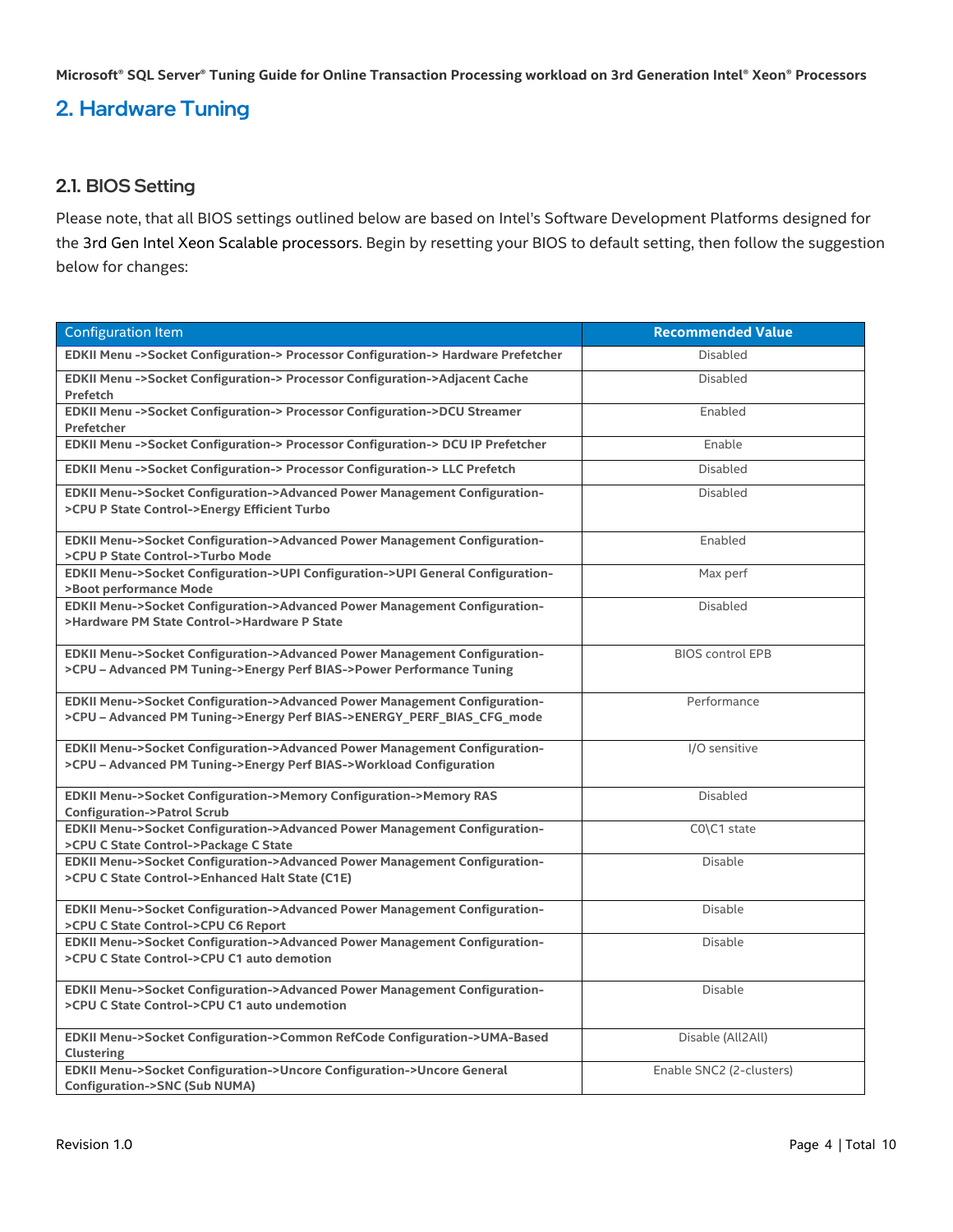#### <span id="page-4-0"></span>2.2. Memory Configuration/Settings

This workload runs best with 2 DIMMS per channel populated with 3200 MTS DDR4 registered memory. For specifics consult your platform's manual.

#### <span id="page-4-1"></span>2.3. Storage/Disk Configuration/Settings

The table below details the type and number of drives used. Each type of drive sets (DB, Temp DB, etc.…) are organized into RAID volumes, with the DB drives being evenly split into RAID0 volumes per IO controller. The only exception to this is the LOG volume which is configured as RAID10. The following are the recommended settings for the RAID volumes and can be set via the Intel® RAID Web Console 3 for Windows.

| Drive Purpose |    |    |           | RAID Level   Stripe Size (KB)   Read Ahead   Write Bac k Cache Policy   Disk Cache Policy |         |
|---------------|----|----|-----------|-------------------------------------------------------------------------------------------|---------|
| DB            |    | 64 | No.       | Write Through                                                                             | Enabled |
| Temp DB       |    | 64 | <b>No</b> | Write Through                                                                             | Enabled |
| Backups       |    | 64 | Yes       | Write Through                                                                             | Enabled |
| Log           | 10 | 64 | <b>No</b> | Write Back                                                                                | Enabled |

#### <span id="page-4-2"></span>2.4. Network Configuration/Setting

This workload runs best with the following settings for all adapters connecting the Server to the Client:

The following PowerShell script is used as an example with 'Ethernet 2':

```
Set-NetAdapterAdvancedProperty -Name "Ethernet 2" -RegistryKeyword '*JumboPacket' –
RegistryValue '9014'
Set-NetAdapterRss
-Name "Ethernet 2" -Enable 1 -BaseProcessorGroup 0 -BaseProcessorNumber 0 -MaxProcessors 16 -NumaNode 
65535 -MaxProcessorGroup 0 -MaxProcessorNumber 16 -NumberOfReceiveQueues 8 -Profile Closest
```
In addition, the following must be set in SQL Server using the SQL Server sp\_configure command.

```
sp_configure network_packet_size,8192
go
RECONFIGURE WITH OVERRIDE
go
```
## <span id="page-4-3"></span>3. Software Tuning

Software configuration tuning is essential. From the Operating System to SQL Server configuration settings, they are all designed for general purpose applications and default settings are almost never tuned for best performance.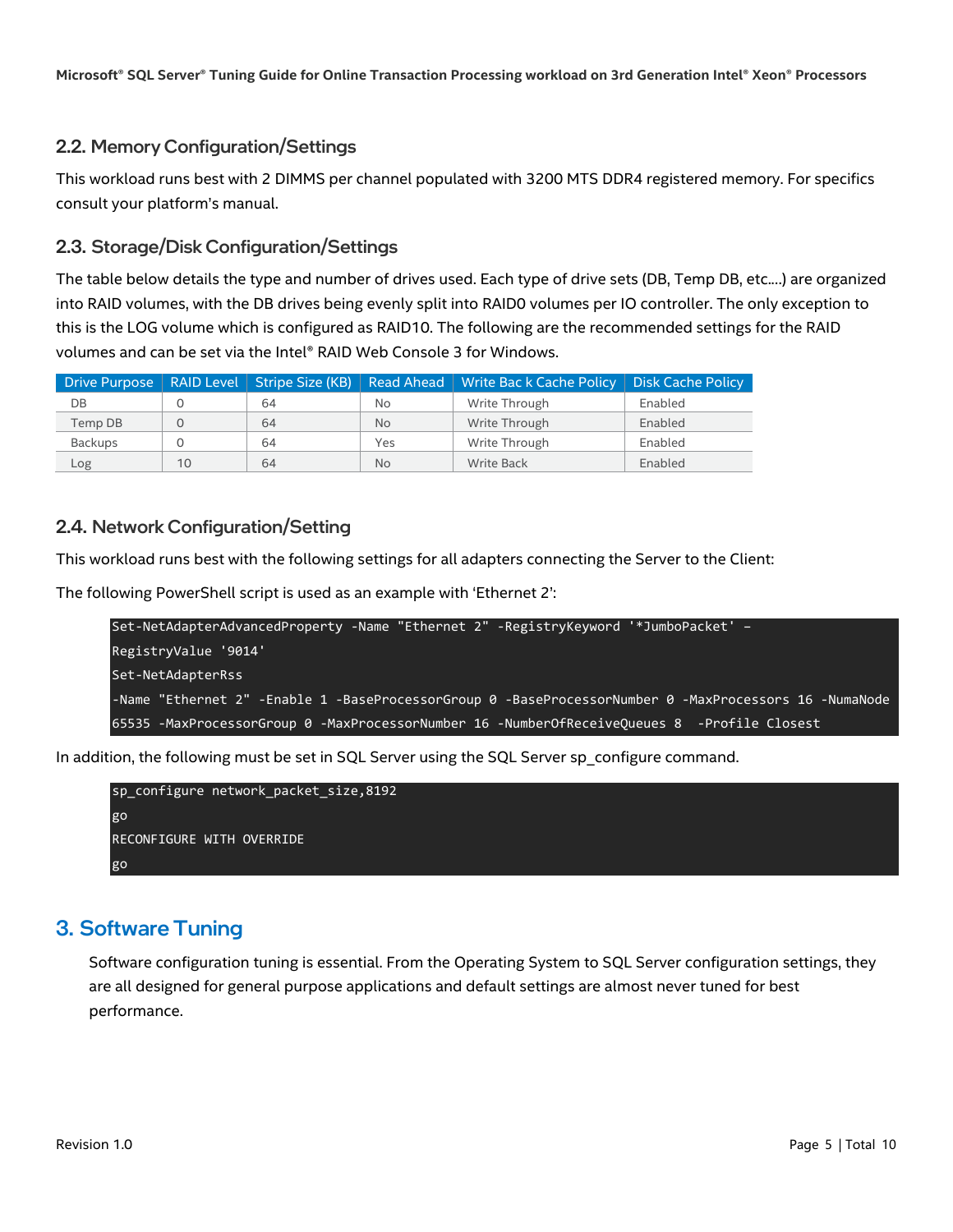#### <span id="page-5-0"></span>3.1. Microsoft Windows Server\* 2019 settings

| Configuration<br><b>Item</b>     | <b>Recommended Value</b>                                                                                                                                                                                                                                                                                                                                    |  |  |  |
|----------------------------------|-------------------------------------------------------------------------------------------------------------------------------------------------------------------------------------------------------------------------------------------------------------------------------------------------------------------------------------------------------------|--|--|--|
| Windows Firewall                 | Control Panel -> Windows Firewall -> "Turn Windows Firewall on or off" (left side pane) -> select "Turn off Windows Firewall"<br>for both private and public networks.                                                                                                                                                                                      |  |  |  |
| Visual Performance<br>Setting    | Computer -> properties -> advanced system settings-> advanced ->performance -> settings -> visual: adjust best<br>performance                                                                                                                                                                                                                               |  |  |  |
| <b>Virtual Memory</b><br>Setting | Computer -> properties -> Advanced tab, virtual memory change: custom size: 4096 initial and maximum (not system<br>managed)                                                                                                                                                                                                                                |  |  |  |
| Power Profile                    | Control Panel->Hardware and Sound->Power Options → High Performance Option                                                                                                                                                                                                                                                                                  |  |  |  |
| Large Page Enable                | Large Page Enable (Reboot to take effect): Control Panel >>Administrative tools $\rightarrow$ local security policy $\rightarrow$ local policy $\rightarrow$ user<br>rights assignment $\rightarrow$ Lock pages in memory $\rightarrow$ properties $\rightarrow$ add user or group $\rightarrow$ Administrators (or the user to be used with<br>SQL Server) |  |  |  |
| Remove Windows<br>Defender       | PowerShell command: Remove-WindowsFeature -Name Windows-Defender-Features                                                                                                                                                                                                                                                                                   |  |  |  |

#### <span id="page-5-1"></span>3.2. OLTP Architecture

The TPC-E like workload consists of transactions that simulate the interchanges commonly associated with brokers, customers, and a real-time stock exchange. These transactions are intended to represent a balanced mixture of disk input/output and CPU usage. Performance is measured in transactions per second and reported as tpsE.

Example of an OLTP benchmarking hardware configuration: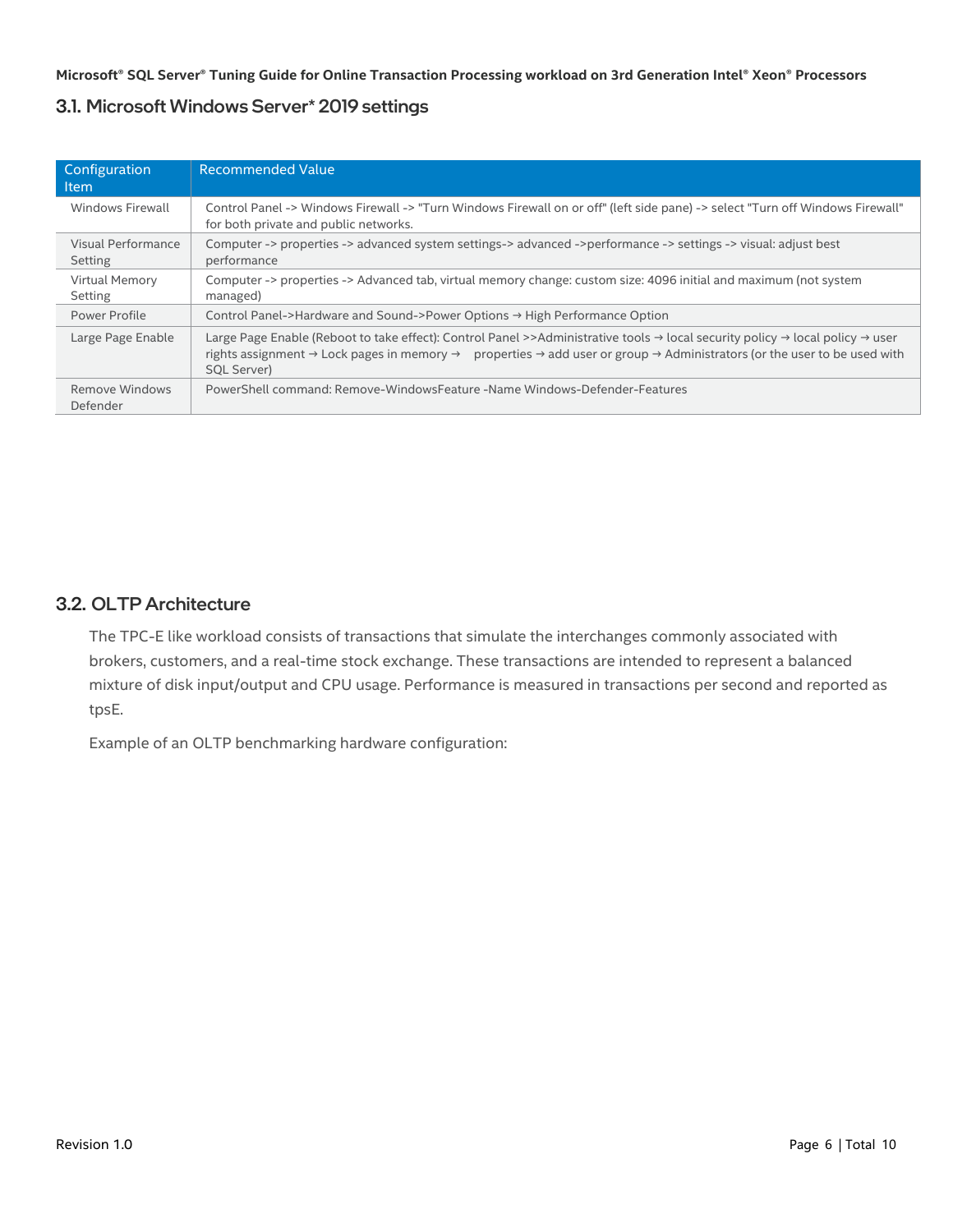

## <span id="page-6-0"></span>3.3. Tuning SQL Server for OLTP Workload

The following sp\_configure commands should be used to configure SQL Server:

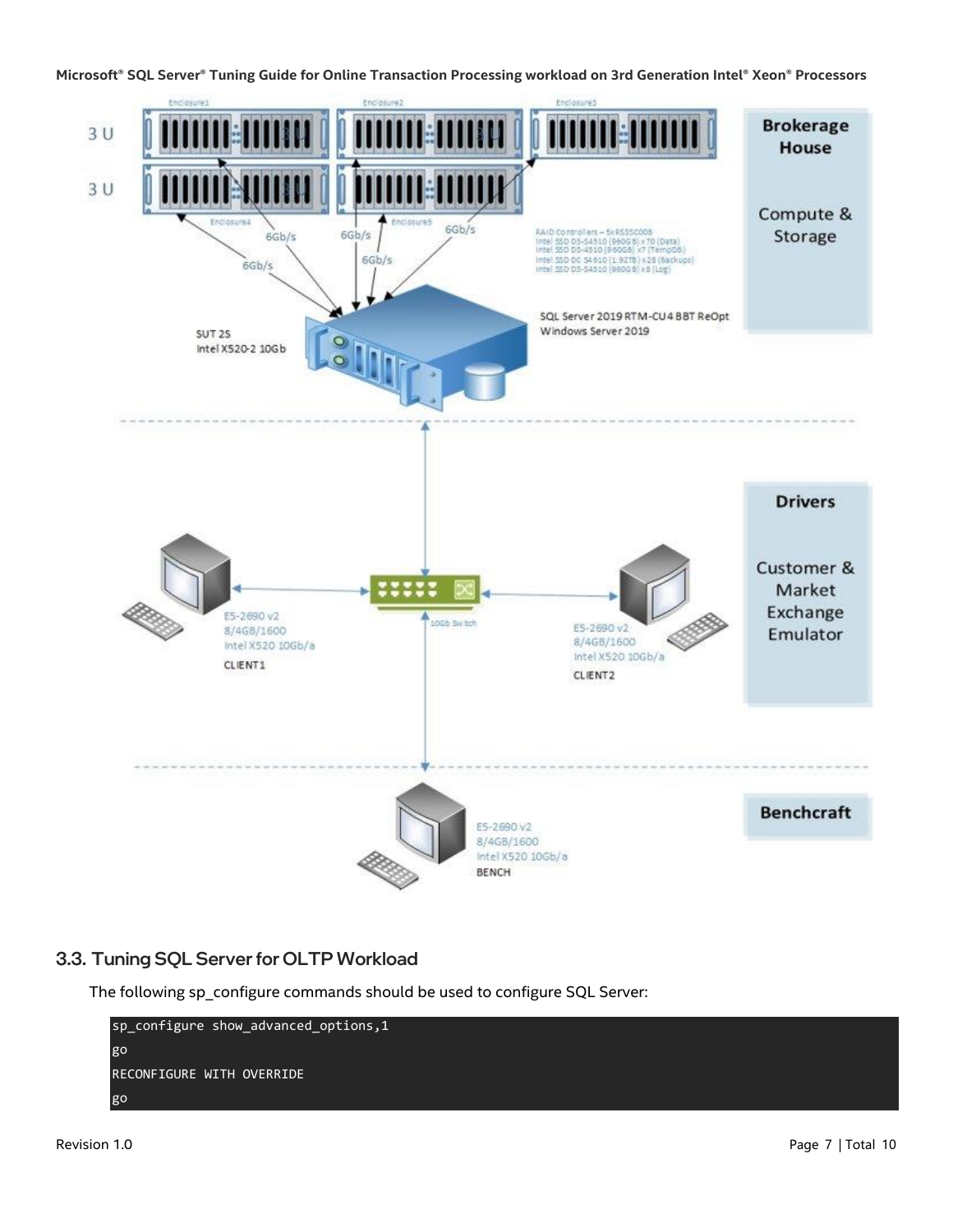```
sp_configure backup_compression,1
go
RECONFIGURE WITH OVERRIDE
go
sp_configure "default trace enabled",0
go
RECONFIGURE WITH OVERRIDE
go
sp_configure lightweight_pooling,1
go
RECONFIGURE WITH OVERRIDE
go
sp_configure max_degree_of_parallelism,1
go
RECONFIGURE WITH OVERRIDE
go
sp_configure max_serv,<This number should be equal to 90% of system memory>
go
RECONFIGURE WITH OVERRIDE
go
sp_configure max_worker_threads,3000
go
RECONFIGURE WITH OVERRIDE
go
sp_configure priority_boost,1
go
RECONFIGURE WITH OVERRIDE
go
sp_configure recovery_interval,32767
go
RECONFIGURE WITH OVERRIDE
go
sp configure remote query timeout, 0
go
RECONFIGURE WITH OVERRIDE
go
sp_configure set_working_set_size,1
go
RECONFIGURE WITH OVERRIDE
go
sp_configure network_packet_size,8192
```
go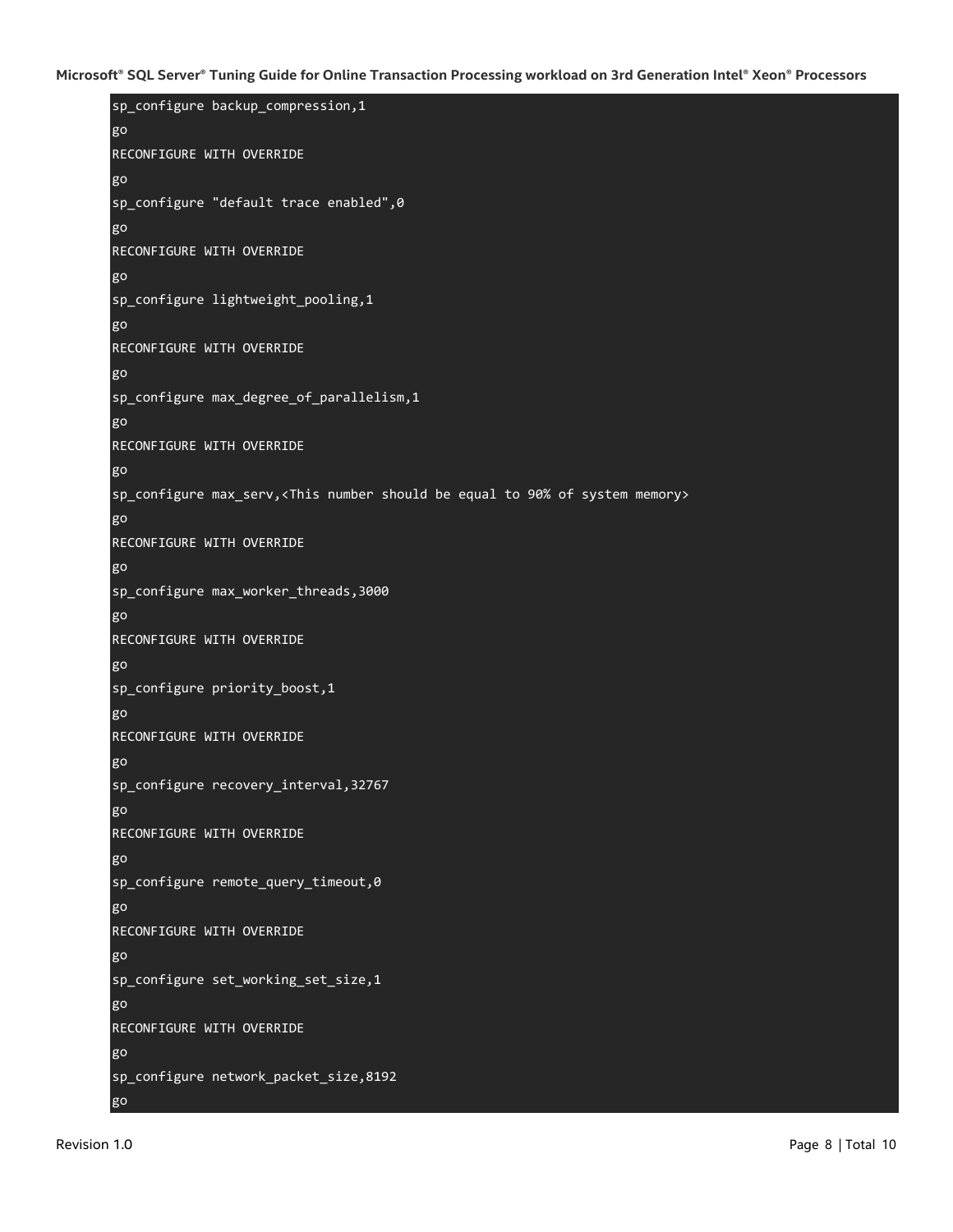RECONFIGURE WITH OVERRIDE go

The following flags should be used on the command line when starting up SQL Server prior to running the OLTP workload.

Sqlservr.exe -c -x -T3502 -T834 -T661 -T8744 -T652 -s SQLOLTP

### <span id="page-8-0"></span>4. Related Tools

Microsoft Windows Performance Monitor tool (Perfmon) can be used to monitor overall system and disk performance metrics.

## <span id="page-8-1"></span>5. Best Practices for Testing and Verification

This workload is best run just after a fresh restoration of the database from backup and restart of the system. This workload should drive CPU Utilization to 99% across all logical processors. CPU kernel utilization should be around 12-13%. This is an I/O intensive workload that is characterized by 600K IOPs, Random Access, and a 90/10 Read/Write ratio. The clients for this workload initiate transactions with 500+ simultaneous connections to the system under test with 500+ transactions in flight. This workload is more sensitive to memory speed than capacity. Typically, this workload reaches peak performance with memory size equal to about 3% of the database size. For verification of the database integrity, refer to the TPCE kit mentioned in resources for details. The TPCE kit provides verification tools suitable for an audit per the TPCE benchmark spec.

## <span id="page-8-2"></span>6. Conclusion

We have shared our best-known methods to optimally benchmark our 3rd Generation Intel Xeon Scalable Processors using an OLTP benchmark. We have covered both software and hardware configuration considerations to get the best performance.

## <span id="page-8-3"></span>7. Additional Resources

[1] Microsoft SQL Server[: https://www.microsoft.com/en-us/sql-server/sql-server-downloads](https://www.microsoft.com/en-us/sql-server/sql-server-downloads)

[2] Transaction Processing Council:<http://www.tpc.org/>

[3] TPCE benchmark kit version 1.14.0:

[http://tpc.org/TPC\\_Documents\\_Current\\_Versions/download\\_programs/tools-download](http://tpc.org/TPC_Documents_Current_Versions/download_programs/tools-download-request5.asp?bm_type=TPC-E&bm_vers=1.14.0&mode=CURRENT-ONLY)[request5.asp?bm\\_type=TPC-E&bm\\_vers=1.14.0&mode=CURRENT-ONLY](http://tpc.org/TPC_Documents_Current_Versions/download_programs/tools-download-request5.asp?bm_type=TPC-E&bm_vers=1.14.0&mode=CURRENT-ONLY)

#### <span id="page-8-4"></span>8. Feedback

We value your feedback. If you have comments (positive or negative) on this guide or are seeking something that is not part of this guide, [please reach out](https://community.intel.com/t5/Software-Tuning-Performance/bd-p/software-tuning-perf-optimization) and let us know what you think.